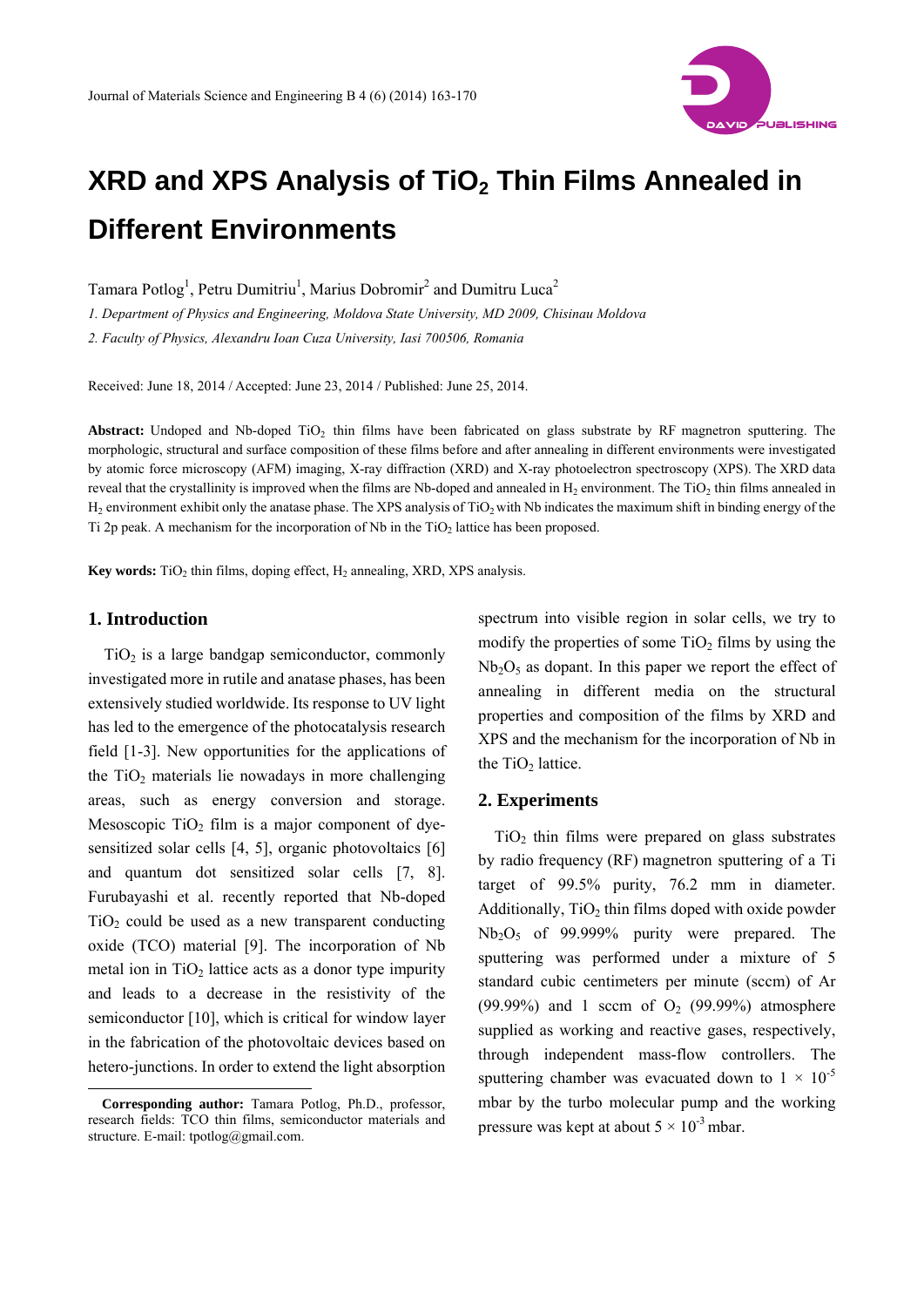During the depositions, the RF power was 100 W and the substrates were kept at room temperature using the same deposition time of 8 h. The distance between the target and the substrate was kept constant at 6 cm. Before the deposition, the glass substrates were sequentially cleaned in an ultrasonic bath with acetone then ethanol. Finally, the substrates were rinsed with distilled water and dried. After the deposition, the undoped and Nb-doped  $TiO<sub>2</sub>$  films were vacuum-annealed in hydrogen environment. The first set of undoped  $TiO<sub>2</sub>$  films was vacuum-annealed at 420 °C for 30 min in the deposition chamber at a pressure of  $4.0 \times 10^{-5}$  mbar and in hydrogen atmosphere at a pressure of  $2.0 \times 10^{-3}$  mbar. A second set of Nb-doped TiO<sub>2</sub> films was annealed at 420 °C for 30 min in hydrogen atmosphere at the same pressure, as the first set. We denote the first set of pristine  $TiO<sub>2</sub>$ films as MD-2 and the second one as TiNbO-2.

The crystal structure was studied by X-ray diffraction (XRD) using a Bruker-AXS, D8 Advance diffractometer (CuK<sub>a</sub> radiation, 40 mA, 40 kV). The weight percentage of the anatase phase  $(W_A)$  was calculated with the relation [11]:

$$
W_A = \frac{1}{1 + 1.265 \frac{I_R}{I_A}}
$$
 (1)

where,  $I_A$  denotes the intensity of the strongest anatase reflection and  $I_R$  is the intensity of the strongest rutile reflection.

The elemental composition in the surface region was investigated by X-ray photoelectron spectroscopy (XPS). The spectra were measured using a Physical Electronics PHI 5000 Versa Probe instrument, equipped with a monochromated  $AIK_\alpha$  X-ray source (1,486.6 eV). The photoelectrons were collected at a take-off angle of 45°. The surface quantification was done following the standard procedure [12] using the Ti 2p, O 1s, and Nb 3d high-resolution XPS spectra. Peak deconvolution has been done using the PHI-MULTIPAK software. The elemental atomic concentration was calculated from the peak surface areas, taking into account the sensitivity factors of the analyzed elements[13].

#### **3. Results and Discussion**

# *3.1 Morphological and Structural Studies of TiO2 Thin Films*

The diffraction pattern for the first set of undoped  $TiO<sub>2</sub>$  films is shown in Fig. 1. The various diffraction peaks could be assigned to reflections corresponding to the anatase and rutile phases of  $TiO<sub>2</sub>$  [14] for the as-deposited and the vacuum-annealed films. For the as-deposited  $TiO<sub>2</sub>$  film, the weight percentage of the anatase phase  $(W_A)$  is 59.3%. For the vacuum-annealed film the weight percentage of the anatase phase  $(W_A)$ increases to 62%. The TiO<sub>2</sub> films annealed in  $H_2$ atmosphere exhibit only the anatase phase.

The diffraction spectra of the second set of Nb-doped  $TiO<sub>2</sub>$  films are depicted in Fig. 2. The XRD data show that the crystallinity is improved when the films are doped.

Annealing at 420  $^{\circ}$ C in H<sub>2</sub> atmosphere results in an increase in the intensity of the diffraction peak located at  $2\theta = 25.2^{\circ}$ . No characteristic peaks of Nb<sub>2</sub>O<sub>5</sub> were observed in Nb-doped  $TiO<sub>2</sub>$  thin films. Instead, it is found that the peak position of (101) anatase plane shifts to smaller diffraction angle values. This may ascribed to the exchange of Nb with Ti in the  $TiO<sub>2</sub>$ lattice [15] and the formation of the TiNbO phase with different concentrations.



**Fig. 1 The XRD patterns of the as-deposited,**  vacuum-annealed and hydrogen-annealed TiO<sub>2</sub> films. The **annealing temperature was 420 °C (see text).**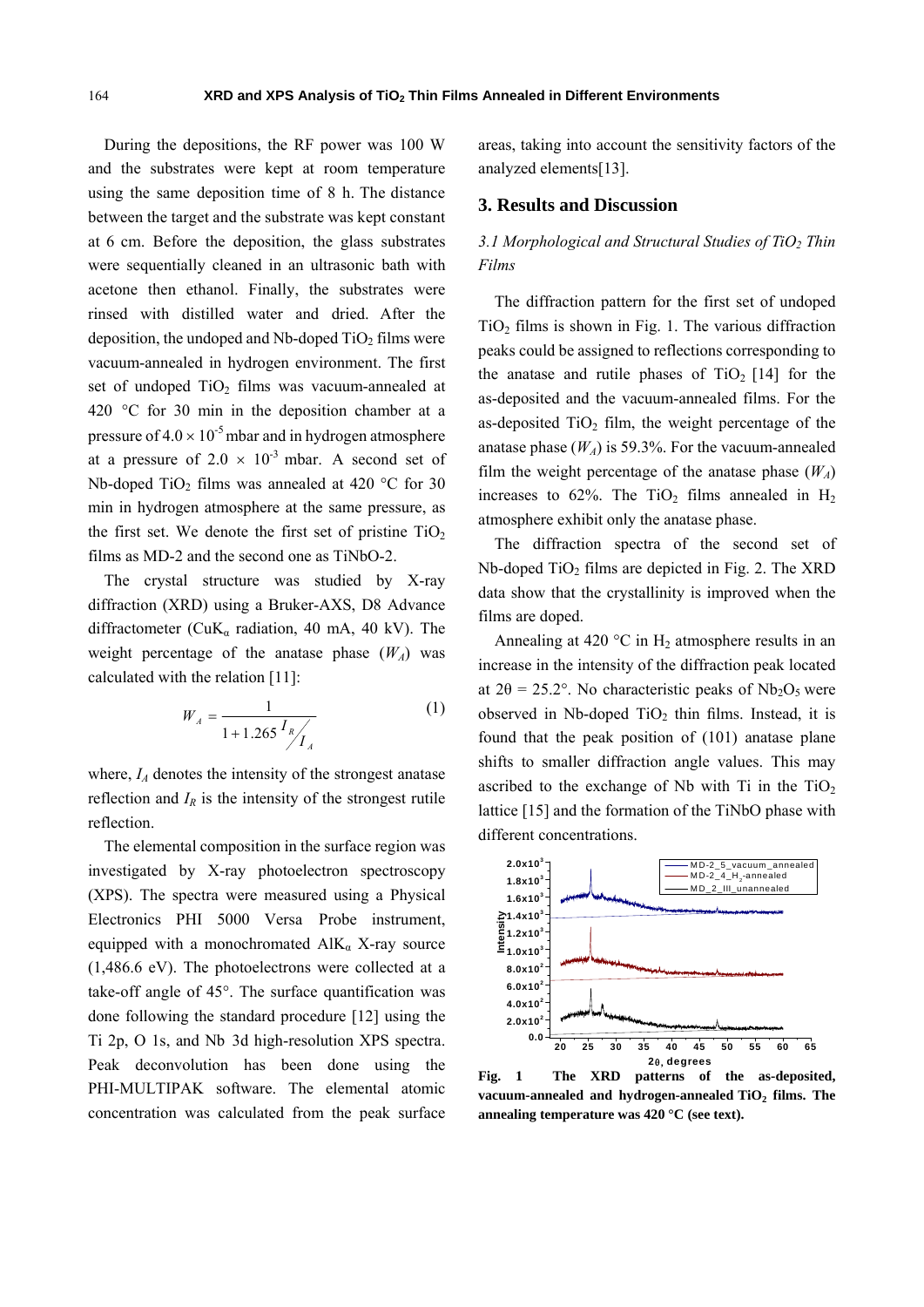

Fig. 2 XRD patterns of the NbTiO<sub>2</sub> film in the as-deposited and annealed in H<sub>2</sub> states. .

This fact was confirmed by the analysis with the TOPAS-Academic V5 software. The weight percentage of the anatase phase  $(W_A)$  is 93% for annealed Nb-doped  $TiO<sub>2</sub>$  film, while for the unannealed it is 96%. The *a* and *c* lattice parameters of the TiO<sub>2</sub> crystalline cell decrease from  $(a = 3.8214 \text{ Å}, c)$  $= 9.5868$  Å) to (*a* = 3. 7842 Å, *c* = 9.5185 Å), respectively. This is caused by the differences in Nb concentration, as confirmed below by the XPS analysis (Table 2).

Table 1 Structural parameters of TiO<sub>2</sub> thin films.

We suppose that the primary hydrogen annealing mechanism is the chemisorption of the dissociated hydrogen on the surface of the films. The half width of all the peaks of the Nb-doped and annealed  $TiO<sub>2</sub>$  thin films increases. The crystallite size was calculated by Scherer equation using anatase (101) and (110) rutile phases. As shown in Table 1, for samples annealed in  $H_2$  atmosphere at 420 °C the estimated crystallite size for the anatase phase increases for both sets.

Figs. 3 and 4 show the AFM images of Nb-doped TiO<sub>2</sub> films as-grown at room temperature and annealed at 420 °C for 30 min in hydrogen atmosphere. The AFM measurements reveal a net discrepancy and indicate an increase of crystallinity of the annealed films. The as-deposited  $TiO<sub>2</sub>$  film exhibits a smooth surface with non-uniform grains. After annealing, the surface becomes homogeneous and is composed of many nanocrystalline grains.

#### *3.2 X-Ray Photoelectron Spectroscopy Analysis*

Fig. 5 shows the survey XPS spectra of the first set of  $TiO<sub>2</sub>$  films in the whole binding energy region. The characteristic peaks of C 1s, O 1s and Ti 2p are present.

| Sample                                | $2\theta$ | Intensity<br>(arb. units) | Phase name      | d(A)   | D(nm)        |  |
|---------------------------------------|-----------|---------------------------|-----------------|--------|--------------|--|
| $MD-2$ 5<br>(unannealed)              | 25.508    | $601*$                    | $(101)$ Anatase | 1.7954 |              |  |
|                                       | 27.438    | 283                       | $(110)$ Rutile  | 3.3228 | 51.0<br>44.1 |  |
|                                       | 48.042    | 170                       | $(200)$ Anatase | 3.1042 |              |  |
| $MD-2$ 1<br>(vacuum, $420^{\circ}$ C) | 25.503    | $556*$                    | $(101)$ Anatase | 1.7967 |              |  |
|                                       | 27.438    | 386                       | $(110)$ Rutile  | 3.3304 | 51.5         |  |
|                                       | 48.043    | 204                       | $(200)$ Anatase | 3.1003 |              |  |
| $MD-2$ 4<br>$(H_2, 420 °C)$           | 25.508    | 636*                      | $(101)$ Anatase | 1.7981 | 88.4         |  |
|                                       | 37.793    | 186                       | $(004)$ Anatase | 2.5118 |              |  |
|                                       | 48.048    | 162                       | $(200)$ Anatase | 3.1064 |              |  |
| TiNbO 2 1<br>(unannealed)             | 25.192    | $3643*$                   | $(101)$ Anatase | 1.8121 |              |  |
|                                       | 27.432    | 246                       | $(110)$ Rutile  | 3.3591 |              |  |
|                                       | 37.789    | 156                       | $(004)$ Anatase | 3.7975 | 47.4         |  |
|                                       | 47.783    | 749                       | $(200)$ Anatase | 4.1726 |              |  |
| TiNbO 2 5<br>$(H_2, 420 °C)$          | 25.162    | $4126*$                   | $(101)$ Anatase | 1.8141 |              |  |
|                                       | 27.420    | 226                       | $(110)$ Rutile  | 3.3738 |              |  |
|                                       | 37.792    | 207                       | $(004)$ Anatase | 3.7975 | 55.2         |  |
|                                       | 47.747    | 827                       | $(200)$ Anatase | 4.1783 |              |  |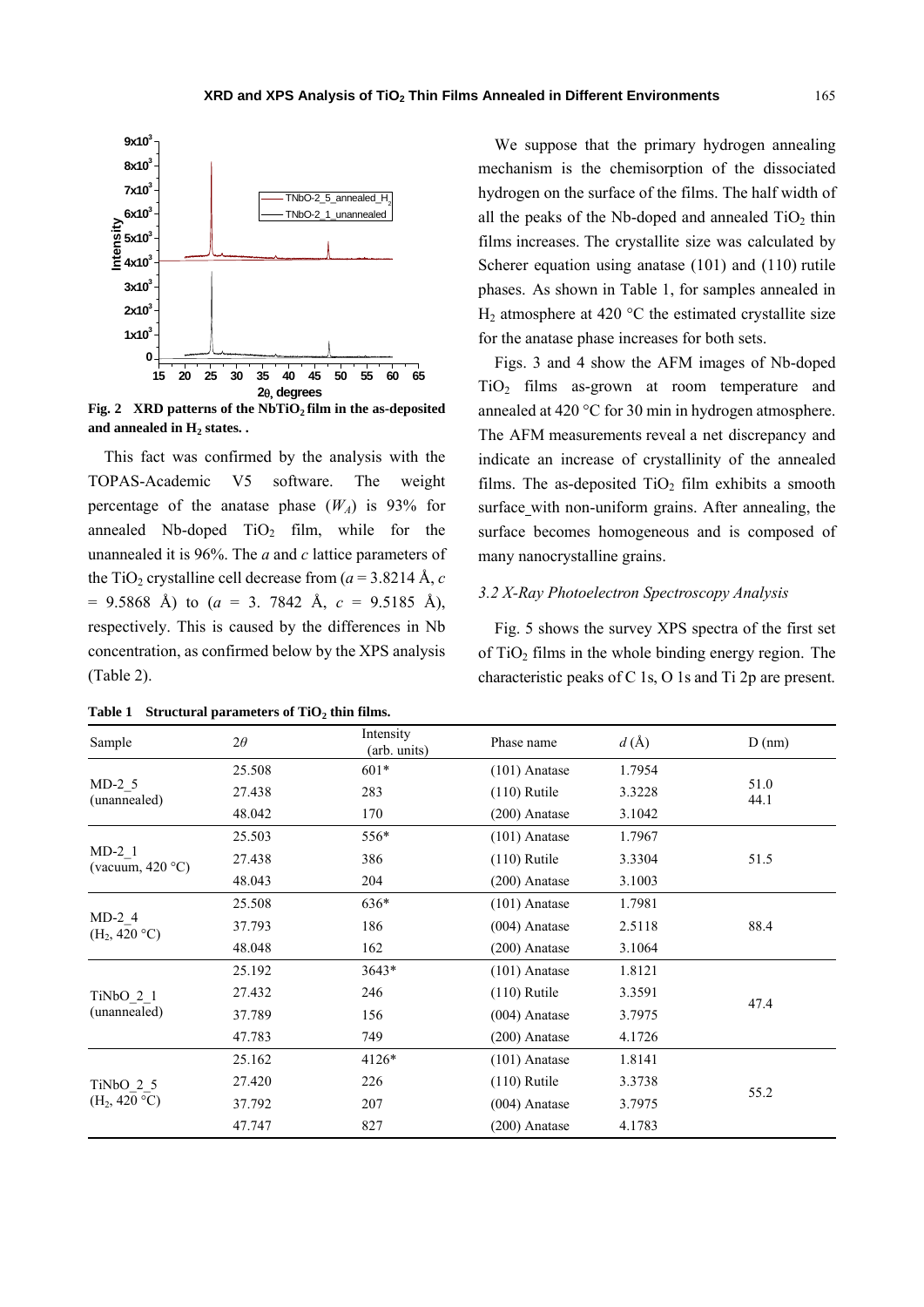

**Fig. 3 Two-dimensional AFM image of an as-grown**  Nb-doped TiO<sub>2</sub> thin film.



Fig. 4 Two-dimensional AFM images of a Nb-doped TiO<sub>2</sub> thin film annealed in  $H_2$  atmosphere at 420  $^{\circ}$ C.



Fig. 5 XPS survey scan spectra of an as-deposited TiO<sub>2</sub> film, vacuum-annealed and annealed in H<sub>2</sub> atmosphere at 420 °C.

The C 1s peak of the unannealed film is located at a binding energy value of 284.6 eV, while for the sample annealed in  $H_2$  it shifts to 285.7 eV.

Fig. 6 shows the high-resolution Ti 2p doublet of the pristine  $TiO<sub>2</sub>$  films. For the unannealed  $TiO<sub>2</sub>$  film the spectrum indicates binding energies at  $458.5 \pm 0.2$  eV

for Ti  $2p_{3/2}$  and  $464.3 \pm 0.2$  eV for Ti  $2p_{1/2}$ , respectively, which are very close to the values of the  $Ti^{4+}$  valence state of stoichiometric rutile  $TiO<sub>2</sub> [16, 17]$ .

For the vacuum and  $H_2$  annealed films at 420 °C the binding energies of the Ti 2p feature binding energy values shifted towards  $459.5 \pm 0.2$  eV for Ti  $2p_{3/2}$  and  $465.2 \pm 0.2$  eV for Ti  $2p_{1/2}$ , also reported in Ref. [18]. We suppose that this shift could be generated by the reduction of  $Ti^{4+}$  ions to  $Ti^{3+}$  defect states which usually are accompanied by a loss of oxygen from the surface of TiO<sub>2</sub>.

Liu et al. [19] proposed that the interaction between  $H_2$  and TiO<sub>2</sub> fell develops in three successive steps. Firstly, hydrogen interacts physically with the adsorbed oxygen on the surface of  $TiO<sub>2</sub>$ . Secondly, electrons are transferred from the H to the O atoms in the lattice of  $TiO<sub>2</sub>$ . Then, the oxygen vacancies are formed when the O atom and the H atom form of  $H_2O$ or OH groups. Thirdly, when the temperature increased to 420 °C, the interaction between  $H_2$  and TiO<sub>2</sub> proceeds more drastically, the electrons are transferred from oxygen vacancies to  $Ti^{4+}$  ions, and then  $Ti^{3+}$ defect states are formed. Zhang et al. [20] irradiated the  $TiO<sub>2</sub>/Si$  films by electron beams and found that the number of  $Ti^{3+}$  ions increased and  $Ti^{4+}$  ions decreased after the irradiation. The atomic concentration of Ti and



**Fig. 6 XPS spectra of Ti2p region of an as-deposited TiO2**  film, vacuum-annealed and annealed in  $H<sub>2</sub>$  atmosphere at **420 °C.**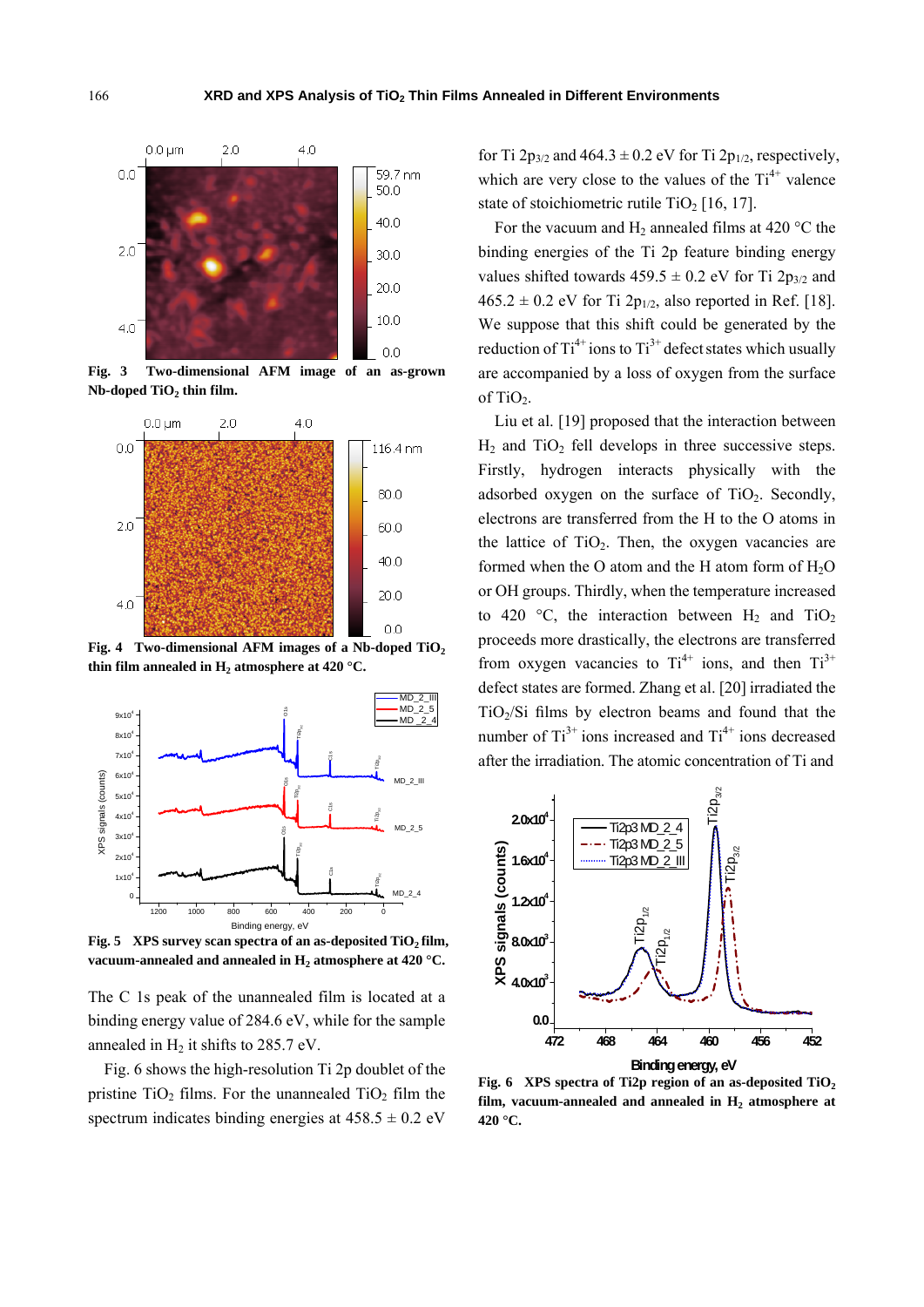| Samples                             | XPS Peak        | $\%$ | XPS Peak        | $\frac{0}{0}$ |  |
|-------------------------------------|-----------------|------|-----------------|---------------|--|
|                                     | O <sub>1s</sub> | 38.1 | O <sub>1s</sub> | 60.1          |  |
| MD 2 4 (H <sub>2</sub> , 420 °C)    | C <sub>1s</sub> | 36.7 | Ti $2p_{3/2}$   | 39.9          |  |
|                                     | Ti 2p           | 25.3 |                 |               |  |
|                                     | O 1s            | 42.8 | O 1s            | 74.0          |  |
| MD 2 5 (unannealed)                 | C <sub>1s</sub> | 42.2 |                 |               |  |
|                                     | Ti $2p_{3/2}$   | 15.0 | Ti $2p_{3/2}$   | 26.0          |  |
| MD 2 I (vacuum, $420^{\circ}$ C)    | O <sub>1s</sub> | 38.1 | O <sub>1s</sub> | 61.5          |  |
|                                     | C <sub>1s</sub> | 38.0 |                 |               |  |
|                                     | Ti $2p_{3/2}$   | 23.8 | Ti $2p_{3/2}$   | 38.5          |  |
|                                     | O <sub>1s</sub> | 41.3 | O <sub>1s</sub> | 61.6          |  |
| TiNbO 2 1 (unannealed)              | C <sub>1s</sub> | 32.9 |                 |               |  |
|                                     | Ti 2p $_{3/2}$  | 21.5 | Ti $2p_{3/2}$   | 32.0          |  |
|                                     | Nb 3d           | 4.3  | Nb 3d           | 6.4           |  |
|                                     | O <sub>1s</sub> | 41.5 | O <sub>1s</sub> | 59.8          |  |
| TiNbO 2 5 (H <sub>2</sub> , 420 °C) | C <sub>1s</sub> | 30.5 |                 |               |  |
|                                     | Ti $2p_{3/2}$   | 22.1 | Ti $2p_{3/2}$   | 31.9          |  |
|                                     | Nb 3d           | 5.8  | Nb 3d           | 8.3           |  |

**Table 2 The atomic concentration and the binding energies for the Ti 2p, Nb 3d and O 1s lines.** 



Fig. 7 XPS spectra of O1s region of as-deposited TiO<sub>2</sub> film, vacuum-annealed and annealed in H<sub>2</sub>.

O in the  $TiO<sub>2</sub>$  thin films are shown in Table 2.

We can conclude that the  $Ti^{4+}$  ions are reduced by both electron donors such as  $H<sub>2</sub>$  and lattice oxygen in  $TiO<sub>2</sub>$  and the binding energy of 459.5 eV may be attributed in this case to  $Ti^{3+}$  defect state of anatase  $TiO<sub>2</sub>$  phase, according to the XRD analysis. Significant increases in the intensity of the Ti 2p peaks are observed, too.

Fig. 7 shows high-resolution O 1s XPS spectrum. For the unannealed  $TiO<sub>2</sub>$  film, two oxygen chemical species appear, the lower binding energy (BE) at around 529.7  $\pm$  0.2 eV can be attributed to the basic peak of TiO<sub>2</sub> lattice oxygen  $(O<sub>lat</sub>)$ ; the other 532. 8  $\pm$  0.2 eV represented the surface weakly bound (or adsorbed) oxygen (OH and molecular  $O_2$  species). The O 1s spectrum of the vacuum-- and  $H_2$ - annealed films at 420 °C consists of a main peak with higher intensity at about  $530.7 \pm 0.2$  eV and an obvious shoulder located at about  $532.9 \pm 0.2$  eV, indicating that the detected OH group and molecular  $O_2$  may be adsorbed at the surface of the film during annealing. The binding energies of the O 1s signal of the vacuum- and  $H_2$ - annealed films shifted toward higher binding energies with the same value  $1.0 \pm 0.2$  eV as for Ti 2p spectrum of these films.

Figs. 8-10 depict the high-resolution Nb 3d, Ti 2p and O 1s signals of the unannealed Nb-doped  $TiO<sub>2</sub>$ films and annealed in  $H_2$  atmosphere at 420 °C, respectively. From Table 2 it can be observed that the atomic percentage of the Nb element is different in unannealed  $TiO<sub>2</sub>$  films, compared to the films after  $H<sub>2</sub>$ annealing. Therefore, for these samples it is hard to discuss about the influence of the  $H_2$  treatment on their structural properties. The Nb 3d binding energy for the unannealed Nb-doped  $TiO<sub>2</sub>$  film was determined to be  $208.2 \pm 0.2$  eV for Nb  $3d_{5/2}$  and  $211.0 \pm 0.2$  eV for Nb  $3d_{3/2}$ , while for the annealed one in hydrogen, the BE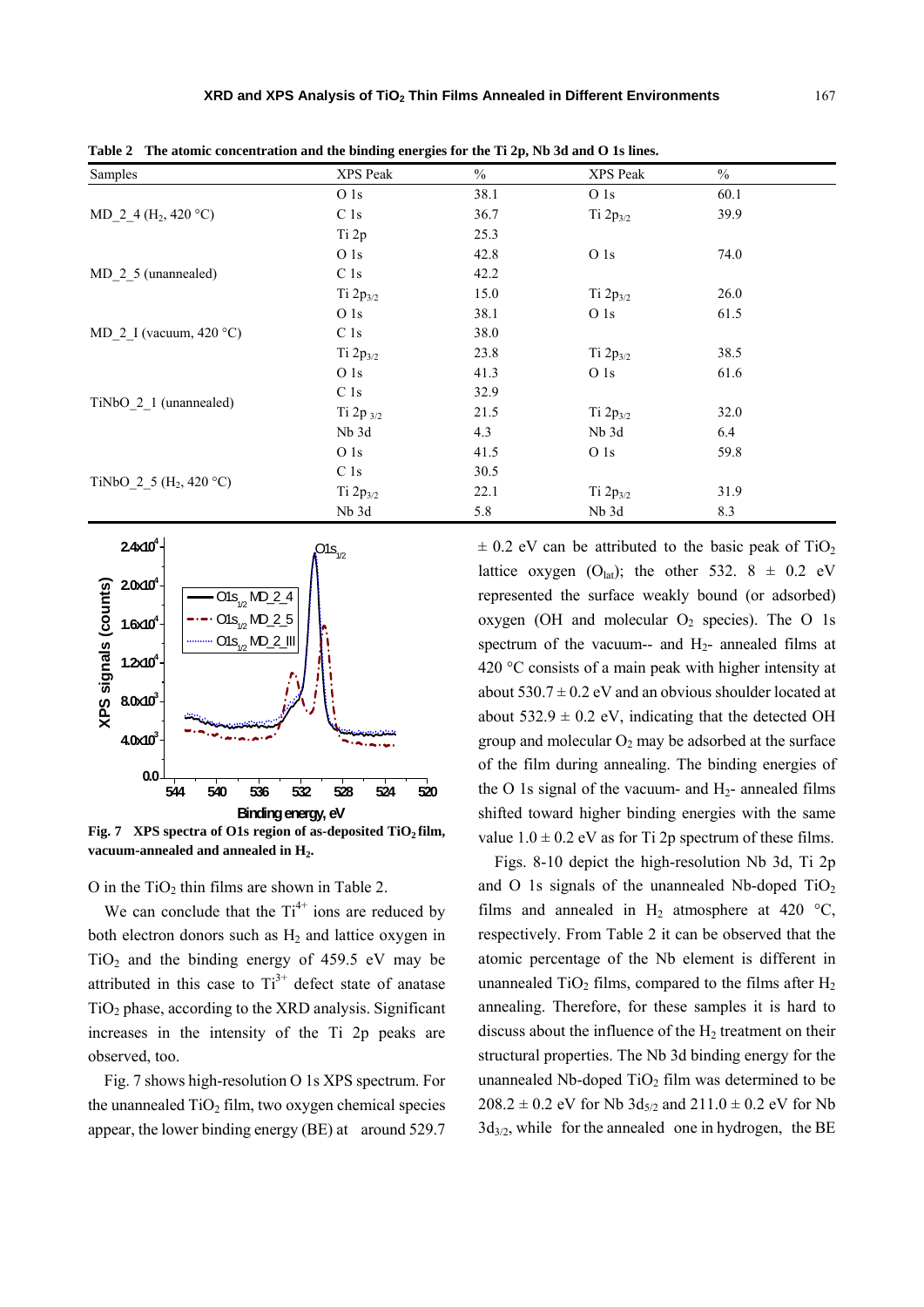

**Fig. 8 XPS spectra of Nb3d region of an as-deposited Nb**  doped TiO<sub>2</sub> film and annealed in H<sub>2</sub>.



**Fig. 9 XPS spectra of Ti 2p region of unannealed and**  annealed Nb-doped TiO<sub>2</sub> films.



**Fig. 10 XPS spectra of O1s region of unannealed and**  annealed Nb-doped TiO<sub>2</sub> films.

values are is  $207.9 \pm 0.2$  eV and  $210.8 \pm 0.2$  eV, respectively.

We suppose that this shift are caused by the differences in atomic concentration of Nb (Table 2) and by the effect of annealing in  $H_2$  atmosphere..

The Ti 2p XPS spectra (Fig. 9) of unannealed  $Nb$ -doped  $TiO<sub>2</sub>$  films show values of binding energies of  $459.7 \pm 0.2$  eV for Ti  $2p_{3/2}$  and  $464.9 \pm 0.2$  eV for Ti  $2p_{1/2}$ , respectively.

For the film annealed in  $H_2$  atmosphere, a slight shift ( $\sim$  0.2 eV) towards higher BE values is seen for Ti 2p<sub>3/2</sub> and (~ 0.6 eV) for Ti 2p<sub>1/2</sub>. The position of the Ti 2p<sub>3/2</sub> peak (458.8 eV) is close to the value reported for  $Ti<sup>3+</sup>$ states in the anatase phase (458.7 eV) [21]. We believe that the H<sub>2</sub> annealing changes the  $Ti^{3+}/Ti^{4+}$  ratio in the TiO<sub>2</sub> thin film. Both  $2p_{1/2}$  and  $2p_{3/2}$  binding energies showed a change in  $Ti^{3+}$  states and the  $Ti^{4+}$  ions, as a consequence of the  $H_2$  treatment.

A chemical shift of the BE is known to mean changes in the structure. Since the ionic radius of  $Nb<sup>5+</sup>$  $(0.70 \text{ Å})$  is larger than the ionic radius  $(0.68 \text{ Å})$  of the titanium, we can thus conclude that the Nb is easily built into a lattice, adding electrons. The theoretical calculations of Morgan [22] predict a small-polaronic  $Ti^{3+}$ gap state within an Nb-doped TiO<sub>2</sub> thin film. For Nb dopant at these concentrations, the defect can be characterized as  $Nb<sup>5+</sup>$  and  $Ti<sup>3+</sup>/Ti<sup>4+</sup>$  ratio.

The peak of the Nb  $3d_{3/2}$  peak corresponds to that of  $Nb<sup>5+</sup>$  oxidation state [23, 24]. Nb<sup>5+</sup> species, substituting for  $Ti^{4+}$  in the crystalline lattice could be a reason for anatase stabilization. To maintain the charge equilibrium, the extra-positive charge due to  $Nb<sup>5+</sup>$  may be compensated by the creation of an equivalent amount of  $Ti^{3+}$  ions [25] or by the presence of vacancies in the cation sites [26].

The O 1s XPS spectra of the Nb-doped  $TiO<sub>2</sub>$  samples showed in Fig. 9 indicate that there a single chemical state. The binding energy of  $531.1 \pm 0.2$  eV for unannealed and  $530.8 \pm 0.2$  eV for annealed Nb-doped  $TiO<sub>2</sub>$  films can be attributed to surface species, such as Ti-OH resulting from the chemisorbed water (OH) [27, 28], and to the lattice oxygen (Ti-O), respectively. The shift of the binding energy to small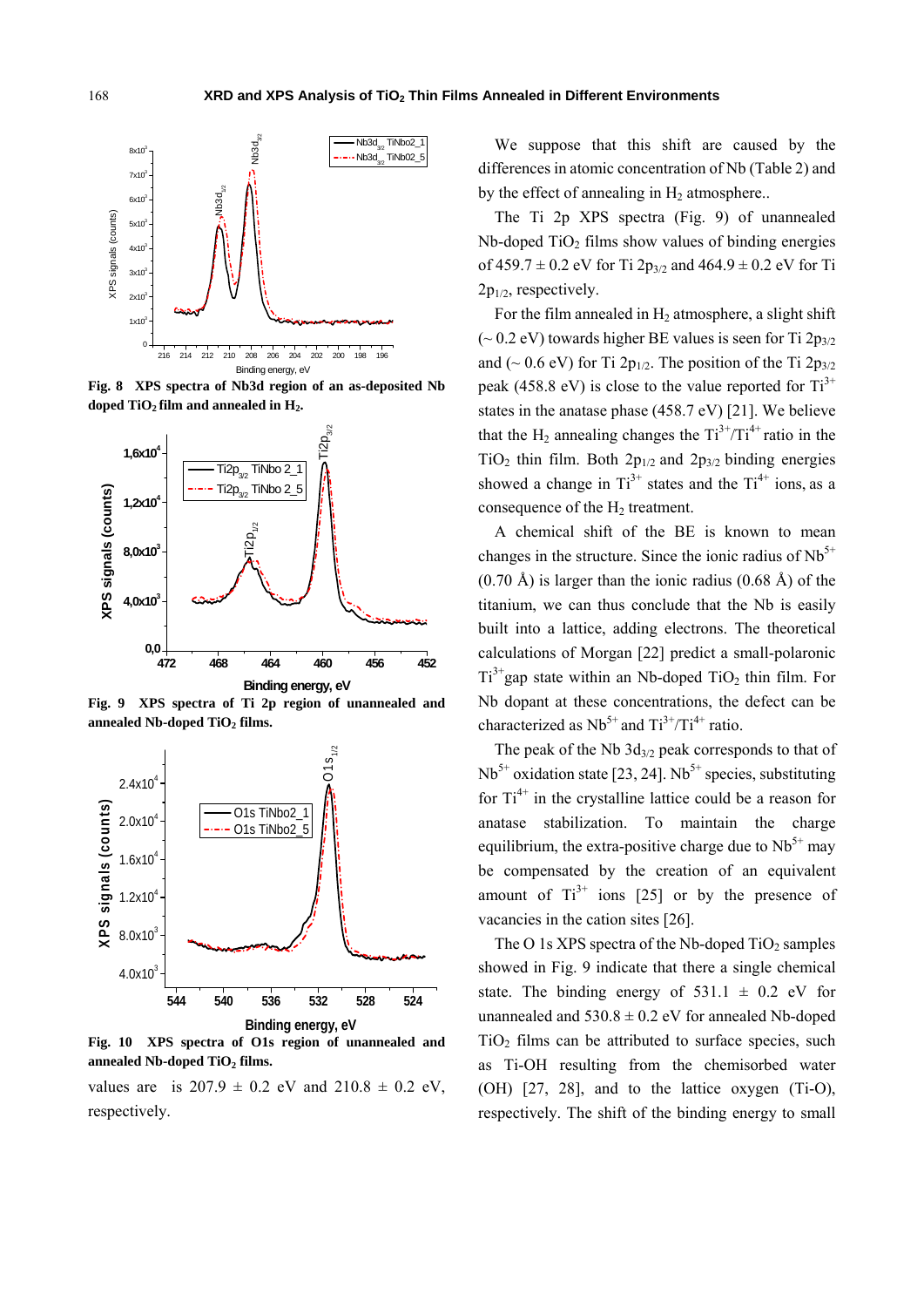values for the annealed Nb-doped  $TiO<sub>2</sub>$  film can be attributed to the fact that a part of the OH group is adsorbed from the surface, because the weight percentage of O atoms is reduced from 61.6% to 59.8%.

## **4. Conclusions**

Annealing in hydrogen atmosphere showed substantial improvement of structural properties  $TiO<sub>2</sub>$ thin films. Undoped thin films of  $TiO<sub>2</sub>$ , are *n*-type conductors with doubly ionized oxygen vacancies as predominant point defects. The XRD data show that the crystallinity is improved when the  $TiO<sub>2</sub>$  films upon Nb doping. The Nb ions incorporate into the  $TiO<sub>2</sub>$ lattice. The XPS results indicate that the charge transfer from Nb metal ions to Ti leads to a change in the oxidation state of titanium. The  $H_2$  annealing changes the  $Ti^{3+}/Ti^{4+}$  ratio in the TiO<sub>2</sub> thin film.

These results demonstrate that hydrogen annealing is a simple and effective tool to enhance and modify the properties of the original material.

# **Acknowledgments**

This research was supported by the Bilateral Moldova-Romania grant no. 13.820.15.19/RoA.

#### **References**

- [1] K. Maeda, K. Domen, Photocatalytic water splitting: Recent progress and future challenges, J. Phys. Chem. Lett. 1 (2010) 2655-2661.
- [2] W.Y. Teoh, J.A. Scott, R. Amal, Progress in heterogeneous photocatalysis: From classical radical chemistry to engineering nanomaterials and solar reactors, J. Phys. Chem. Lett. 3 (2012) 629-639.
- [3] P.V. Kamat, Manipulation of charge transfer across semiconductor interface, J. Phys. Chem. Lett. 3 (2012) 663-672.
- [4] L.M. Peter, The Gratzel cell: Where next? J. Phys. Chem. Lett. 2 (2011) 1861-1867.
- [5] T. Miyasaka, Toward printable sensitized mesoscopic solar cells: Light-harvesting management with thin  $TiO<sub>2</sub>$ films, J. Phys. Chem. Lett. 2 (2011) 262-269.
- [6] E.L. Ratcliff, B. Zacher, N.R. Armstrong, Selective interlayers and contacts in organic photovoltaic cells, J. Phys. Chem. Lett. 2 (2011) 1337-1350.
- [7] I. Mora-Sero, J. Bisquert, Breakthroughs in the development of semiconductor-sensitized solar cells, J. Phys. Chem. Lett. 1 (2010) 3046-3052.
- [8] A. Braga, S. Gimenez, I. Concina, A. Vomiero, I. Mora-Sero, Panchromatic sensitized solar cells based on metal sulfide quantum dots grown directly on nanostructured  $TiO<sub>2</sub>$  electrodes, J. Phys. Chem. Lett. 2 (2011) 454-460.
- [9] Y. Furubayashi, T. Hitosugi, Y. Yamamoto, K.Inaba, G. Kinoda, Y. Hirose, T. Shimada T. Hasegawa, A transparent metal: Nb-doped anatase  $TiO<sub>2</sub>$ , Applied Physics Letters 86 (2005) 252101-1-252101-3.
- [10] M.F. Yan, W.W. Rhodes, Effect of cation contaminants in conductive TiO<sub>2</sub> ceramics, J. Appl. Phys. 53 (12) (1983) 8809-8818.
- [11] JCPDS X-ray powder files data (Data file 05-0522).
- [12] J.F. Watts, J. Wolstenholme, An Introduction to Surface Analysis by XPS and AES, John Wiley & Sons, Chichester, 2003.
- [13] J.F. Moulder, W.F. Stickle, P.E. Sobol, K.D. Bomben, Handbook of X-Ray Photolectron Spectrosopy, ULVAC-PHI Japan, Physical Electronics, USA, 1995.
- [14] JCPDS Data Cards 00-021-1272 and 00-21-1276, p 521.
- [15] R. Sharma, M. Bhatnagar, Improvement of the oxygen gas sensitivity in doped  $TiO<sub>2</sub>$  thick films Sens. Actuators B 56 (3) (1999) 215-219.
- [16] H.S. Kim, S.H. Kang, Effect of hydrogen treatment on anatase  $TiO<sub>2</sub>$  nanotube arrays for photoelectrochemical water splitting bull, Korean Chem. Soc. 34 (7) (2013) 2067-2072.
- [17] H.J. Bae, S.H. Park, A. Nakamura, K. Koike, K. Fujii, H.J. Park, et al., The effect of rapid temperature annealing with  $N_2$  and  $H_2$  on photoelectrochemical properties of u-TiO<sub>2</sub>, J. Electrochem. Soc. 160 (11) (2013) H800-H802.
- [18] C.D. Wagner, W.M. Riggs, L.E. Davis, J.F. Moulder, G.E. Muilenberg, Handbook of X-Ray Photoelectron Spectroscopy, Perkin Elmer Corp, Publishers, Eden Prairie, MN, 1979, p. 68.
- [19] G.X. Liu, F.K. Shan, J.J. Park, W.J. Lee, G.H. Lee, I.S. Kim, et.al., Electrical properties of Ga2O3-based dielectric thin films prepared by plasma enhanced atomic layer deposition (PEALD), J Electroceram 17 (2006) 145-149.
- [20] J. Zhang, Y. Wang, Z. Jin, Z. Wu, Z. Zhang, Visible-light photocatalytic behavior of two different N-doped  $TiO<sub>2</sub>$ , Appl. Surf. Sci. 254 (2008) 4462-4466.
- [21] M. Sacerdoti, M.C. Dalconi, M.C. Carotta, B. Cavicchi, M. Ferroni, S. Colonna, et al., XAS investigation of tantalum and niobium in nanostructured  $TiO<sub>2</sub>$  anatase, Journal of Solid State Chemistry 177 (6) (2004) 1781-1788.
- [22] B.J. Morgan, D.O. Scanlon, G.W. Watson, Intrinsic n-type defect formation in  $TiO<sub>2</sub>$ : A comparison of rutile and